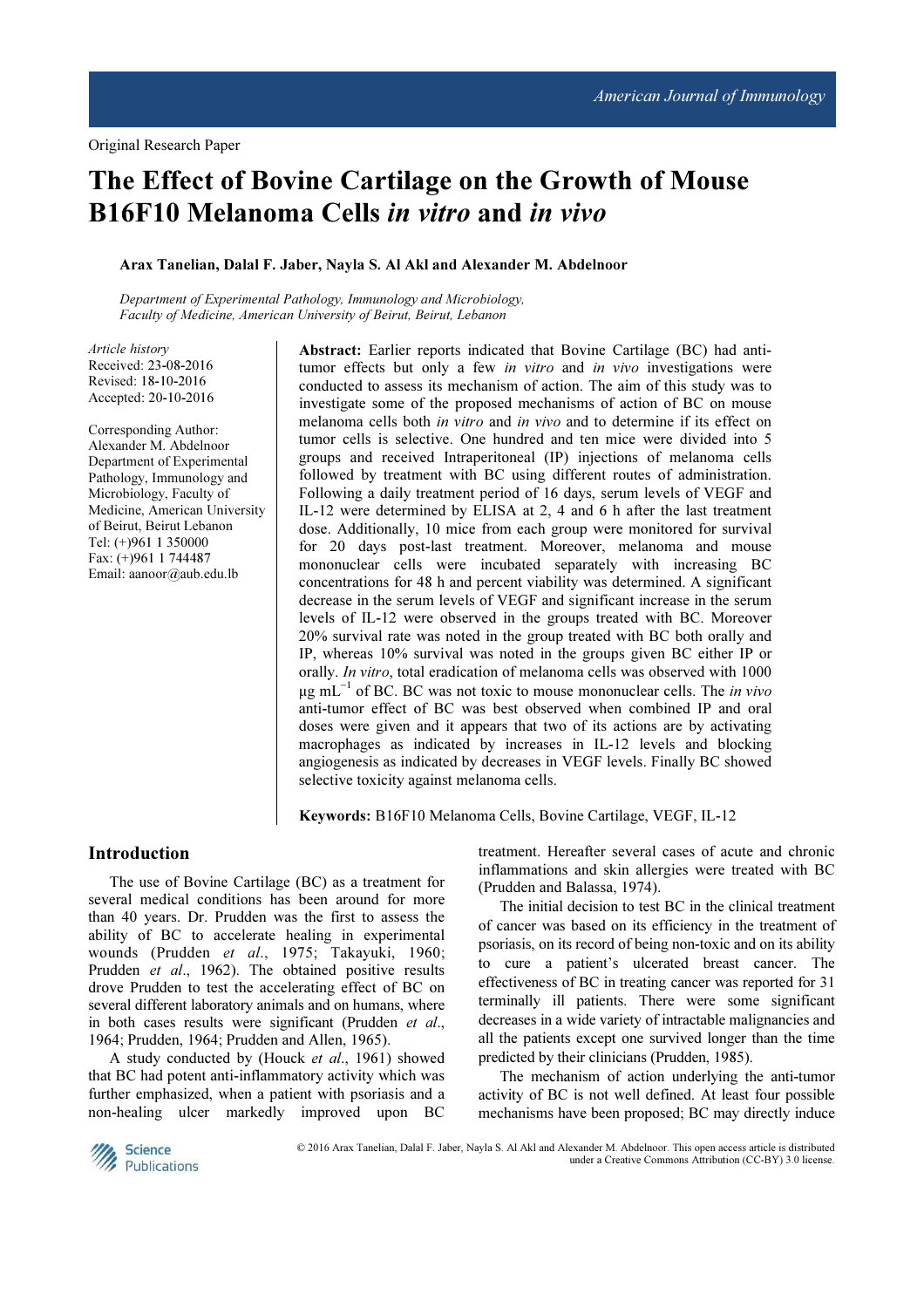cancer cell death (Prudden, 1985; Durie et al., 1985), it could stimulate the immune system (Rosen et al., 1998; Morell and Daniel, 2014), inhibit collagenase activity (Kuettner et al., 1977; Murray et al., 1986) and/or inhibit angiogenesis (Folkman et al., 1971; Langer et al., 1976).

The current study was carried out in an effort to investigate some of the proposed anti-tumor mechanisms of action of BC on mouse melanoma; and for this purpose an in vitro study was performed to determine if BC had a direct toxic effect on melanoma cells and if so, to determine if its toxicity is selective. Moreover, an in vivo study was done to determine survival rates of B16F10 melanomabearing mice and their serum levels of IL-12 and VEGF treated with BC compared to untreated controls.

It was anticipated that the results obtained would provide some insights on the mechanism(s) by which BC exerts its anti-tumor effect.

# Materials and Methods

#### In vivo Studies

BC used was "NOW Bovine Cartilage" (395 S. Glen Elyn Rd, Bloomingdale, IL), a commercially available extract. The powdered BC was weighed, dissolved in sterile distilled water and stored at -20°C until used.

#### B16F10 Melanoma Cells

B16F10 metastatic melanoma cells are syngeneic with the C57BL/6 mice. They are adherent cells and were maintained as monolayers in vitro in RPMI 1640 culture medium supplemented with 1% L-Glutamine, 1% Penicillin-Streptomycin and 10% Fetal Bovine Serum (Lonza, B-4800 Verviers, Belgium) and incubated at 37°C in a 5% CO2 incubator.

On the day of tumor induction into mice, the melanoma cells were detached with trypsin (2.5% trypsin in  $10\times$  in HBSS without calcium or magnesium, Lonza, B-4800 Verviers, Belgium). The viable cell count was determined by trypan blue exclusion method using a Neubauer Chamber and re-suspended in RPMI-1640 medium. The amount of B16F10 melanoma cells injected intraperitoneally (IP) was 3.4 million cells/Kg suspended in 0.5 mL RPMI-1640.

#### Challenge of Mice with Tumor Cells and Treatment

The use of mice in this study was approved by the Institutional Animal Care and Use Committee (IACUC) at the Faculty of Medicine, American University of Beirut. One hundred and ten C57BL/6 female mice, 6 to 8 weeks old, were injected IP with melanoma cells at day 0 and divided into 5 groups (twenty-two mice in each). After 2 days post melanoma injection, BC treatment was given to the five groups as shown in Table 1. Two groups served as controls; one group remained untreated and served as a control for oral BC group. Another group

received daily IP injection of sterile water at a dose of 0.4 mL/mouse and served as a control for IP BC and IP and oral BC groups. The treatment was given for 16 consecutive days.

# Procurement of Specimens

On day 16 and at 2, 4 and 6 h after the last BC treatment, four mice from each group were anesthetized then dissected and blood was collected by cardiac puncture. Blood from each group was pooled and serum was separated and used for Vascular Endothelial Growth Factor (VEGF) and Interleukin 12 (IL-12) quantification. The remaining 10 mice from each group were monitored for 20 days post-last treatment to determine the survival rate. Upon death, the mice were dissected to confirm that death was tumor related.

#### VEGF and IL-12 Quantification

VEGF mouse ELISA kit (Abcam, ab100751, USA) and IL-12p70 mouse ELISA kit (Abcam, ab119531, USA) were used to determine the serum levels of VEGF and IL-12, respectively. The procedures were performed according to the manufacturers' protocol.

#### In Vitro Evaluation of BC Effect

# Culture of B16F10 Melanoma Cells in the Presence of BC

B16F10 Melanoma cells were counted and seeded in 24-well plates, (seeding density of  $2*10^4$ cells/500µl/well), then incubated for 24 h at 37°C and 5% CO2. After incubation, 500 µL of five different BC concentrations  $(5, 10, 100, 1000)$  and  $5000 \mu g \mu^{-1}$ were added to the different wells. No BC was added to the control wells.

The samples were run in duplicates. Wells were then incubated at 37°C in a 5% CO2 incubator for 48 h. After incubation, melanoma cells were detached with 1× trypsin, then suspended in culture medium and a viable cell count was determined.

# Culture of Mouse Mononuclear Cells (MNC) in the Presence of BC

Seven healthy female C57BL/6 mice were sacrificed and spleens were collected aseptically. Spleens were homogenized, treated with RBC lysis solution and a single mononuclear cell suspension was prepared in RPMI 1640, 1% L-Glutamine and 10% FBS.

The cells were counted and seeded in 24-well plates, with a seeding density of  $3*10^6$  cells/500 $\mu$ l/well. Then, 500 µL of five increasing BC concentrations (5, 10, 100, 1000 and 5000 μg mL<sup>-1</sup>) were added to the different wells. No BC was added to the control wells. All wells were run in duplicates. Wells were then incubated for 48 h at 37°C in a 5% CO2 incubator. After incubation, viable and dead cell count was determined.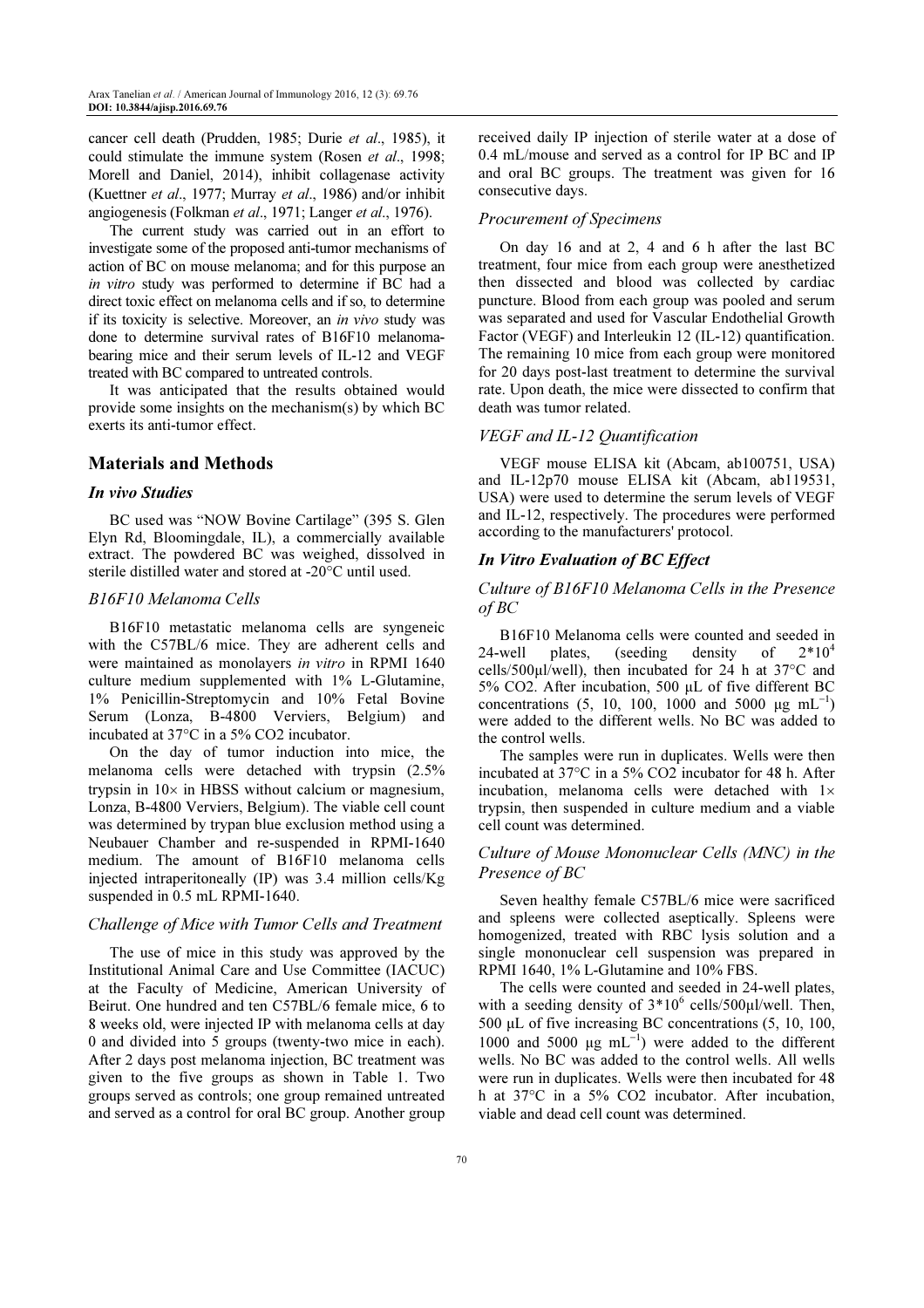| Day 0    | Challenge with B16F10 melanoma cells 3.4 million cells/kg in 0.5mL |               |                    |                       |                       |  |  |
|----------|--------------------------------------------------------------------|---------------|--------------------|-----------------------|-----------------------|--|--|
|          | Untreated                                                          | Sterile water | IP BC <sup>a</sup> | Oral $BC^b$           | IP and Oral $BCc$     |  |  |
| Day 3    |                                                                    | Sterile water | Bovine cartilage   | Bovine cartilage      | Bovine cartilage      |  |  |
| Day 4    |                                                                    | Sterile water | Bovine cartilage   |                       |                       |  |  |
| Day 5    | ٠                                                                  | Sterile water | Bovine cartilage   |                       |                       |  |  |
| Day 6    | ٠                                                                  | Sterile water | Bovine cartilage   | Change drinking water | Change drinking water |  |  |
| Day 7    | ٠                                                                  | Sterile water | Bovine cartilage   |                       |                       |  |  |
| Day 8    |                                                                    | Sterile water | Bovine cartilage   |                       |                       |  |  |
| Day 9    |                                                                    | Sterile water | Bovine cartilage   | Change drinking water | Change drinking water |  |  |
| Day $10$ |                                                                    | Sterile water | Bovine cartilage   |                       |                       |  |  |
| Day 11   |                                                                    | Sterile water | Bovine cartilage   |                       |                       |  |  |
| Day 12   |                                                                    | Sterile water | Bovine cartilage   | Change drinking water | Change drinking water |  |  |
| Day $13$ |                                                                    | Sterile water | Bovine cartilage   |                       |                       |  |  |
| Day 14   |                                                                    | Sterile water | Bovine cartilage   |                       |                       |  |  |
| Day 15   | $\blacksquare$                                                     | Sterile water | Bovine cartilage   | Change drinking water | Change drinking water |  |  |
| Day $16$ | ٠                                                                  | Sterile water | Bovine cartilage   |                       |                       |  |  |
| Day 17   | $\overline{\phantom{a}}$                                           | Sterile water | Bovine cartilage   |                       |                       |  |  |
| Day 18   |                                                                    | Sterile water | Bovine cartilage   | Change drinking water | Change drinking water |  |  |

Table 1. Protocol used in treating different groups of mice

<sup>a</sup>: Intraperitoneal injection (IP); Sterile water (0.4 mL/mouse), Bovine cartilage (75 mg mL<sup>-1</sup>)

<sup>b</sup>: Bovine cartilage through drinking water (37 mg/mouse), changed at 3 days intervals

<sup>c</sup>: Bovine cartilage IP (37.5 mg mL<sup>-1</sup>) and through drinking water (18.5 mg/mouse)

#### Statistical Analysis

Whenever applicable, data were expressed as Mean  $\pm$ SD. Mice survival was evaluated by generating Kaplan– Meier survival curves. The unpaired student T-test was implemented to assess the sample variations between groups using the Graph pad online software. Results were considered to be statistically significant at P value <0.05.

## Results

# In vivo Results

# VEGF Serum Levels

When compared to the untreated group, significant decrease in serum VEGF levels at 2, 4 and 6 h post-last BC treatment (p-value = 0.0008, 0.0014 and 0.0002, respectively) was seen in oral BC group. Again, when comparing IP BC group, to the sterile water group, significant decrease in serum VEGF levels was seen at 4 and 6 h after the last BC treatment (p-value  $= 0.0148$  and 0.0014, respectively). Finally when comparing the IP and oral BC group to the sterile water group, significant decrease in serum VEGF levels was seen only at 6 h post BC treatment (p-value  $= 0.0006$ ) (Fig. 1). In the sterile water group and the IP and oral group, VEGF levels at 2 h after the last BC dose were out of range (higher than the highest standard's absorbance). It is worth noting that this experiment was repeated twice using different dilution factors and consistent results were obtained.

## IL-12 Serum Levels

The serum levels of IL-12, at 2 h post BC treatment, were lower in IP BC and oral BC groups, compared to their respective control, sterile water and untreated groups; however IL-12 level of the IP and oral BC group, was equal to that of its control, sterile water group. At 4 h post-treatment, the levels of IL-12 significantly increased in IP BC group (P value  $= 0.003$ ) and oral BC group (P value  $= 0.0330$ ) when compared to their respective controls. However in the IP and oral BC group, a notable yet insignificant increase was seen. Finally, at 6 h post treatment, the IL-12 levels of IP BC and oral BC groups were lower than that of their respective controls, yet a significant increase in the serum level of IL-12 was seen in IP and oral BC group  $(P$  value = 0.0477) (Fig. 2).

# Mice Survival

By day 20, 9 out of 10 mice were dead in IP BC group and oral BC group (10% survival rate in both groups); however 8 out of 10 mice were dead in IP and oral BC group (20% survival rate), yet none of the mice in the untreated and sterile water groups survived beyond day 19 (0% survival) (Fig. 3).

The survival results were further evaluated by generating the Kaplan-Meier survival curves showing the probability of survival in a given period of time. The statistical significance of the results obtained was assessed by determining the p-value; p-value $\leq 0.05$  was considered statistically significant. The IP BC group and the oral BC group did not show significant survival results when compared to the sterile water and untreated groups, respectively. However, IP and oral BC group showed statistically significant survival results (P value  $= 0.047$ ) when compared to its control, sterile water group (Fig. 4).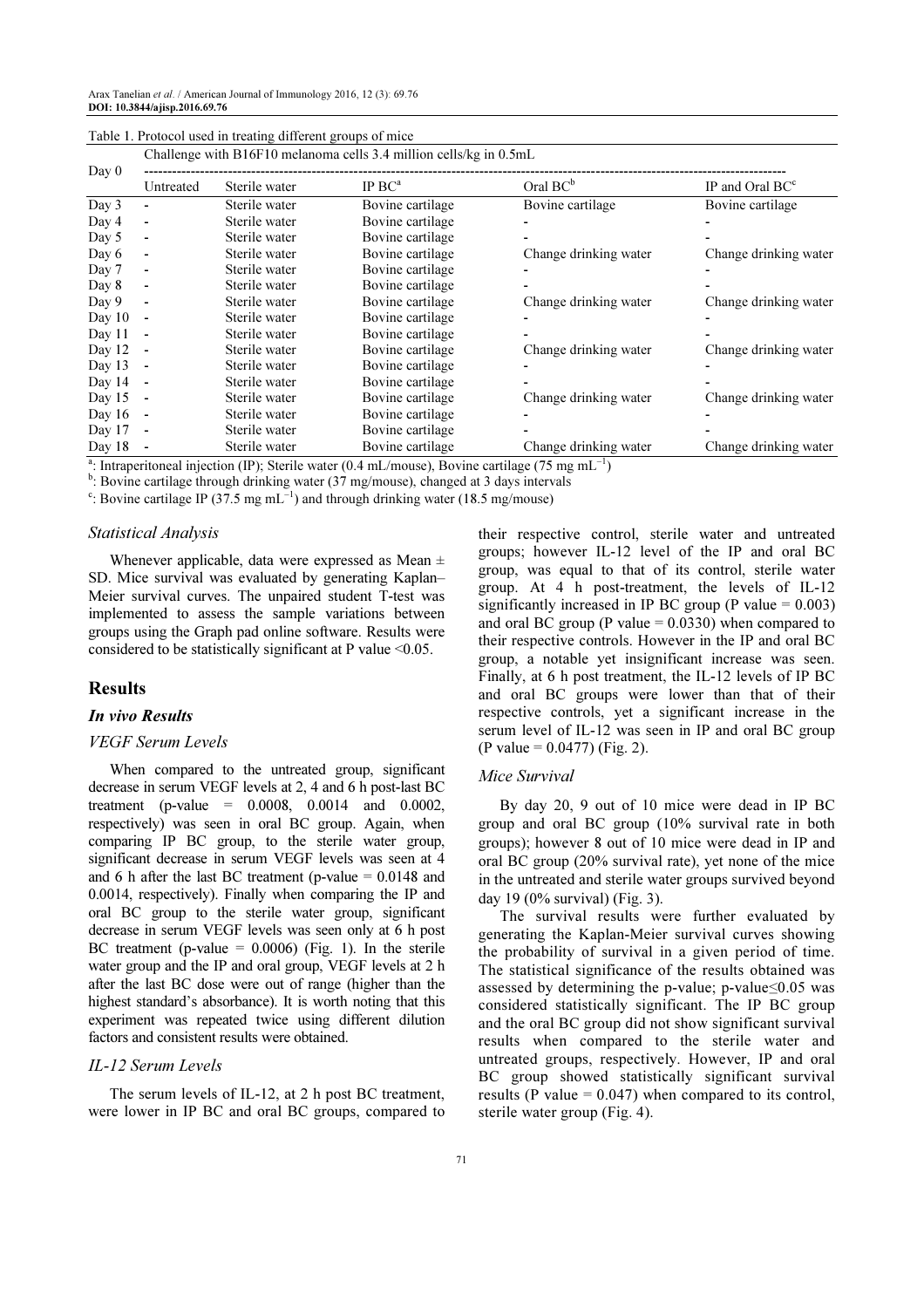Arax Tanelian et al. / American Journal of Immunology 2016, 12 (3): 69.76 DOI: 10.3844/ajisp.2016.69.76



Fig. 1. Serum VEGF levels as detected by ELISA. VEGF levels decreased significantly in all groups that received BC treatment whether IP, orally or both \*: Statistically significant at p-value <  $0.05$ 



Fig. 2. Serum IL-12 levels as detected by ELISA. Significant increase in IL-12 levels was seen in IP BC and oral BC groups at 4 h post treatment and in IP and oral BC group at 6 h post treatment \*: Statistically significant at p-value < 0.05



Fig. 3. Survival curve of the 5 groups of mice followed over a period of 20 days. IP and oral BC group had the highest survival rate (20%) beyond day 19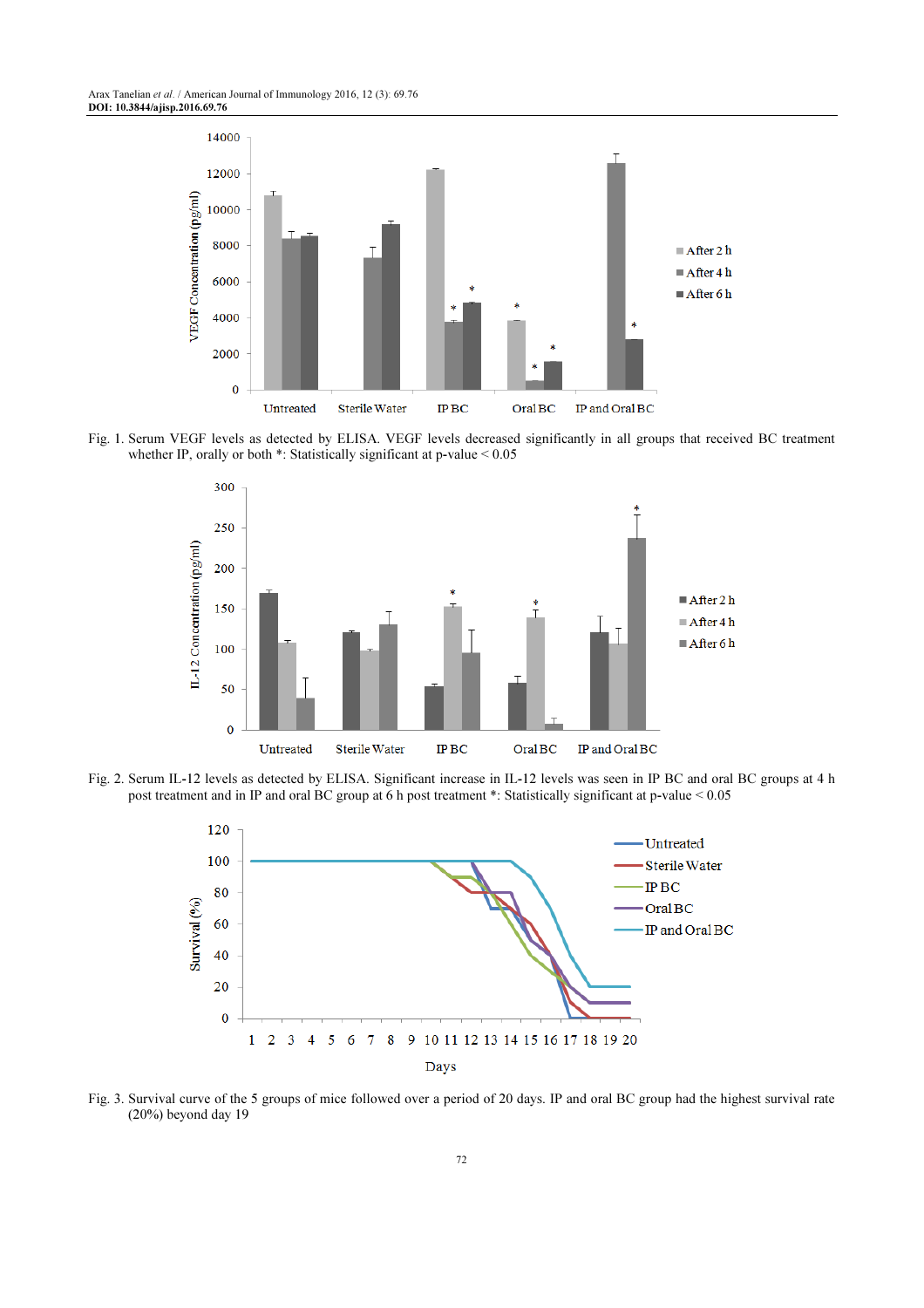

Fig. 4. Kaplan Meier survival curves for the five groups. IP and oral BC group showed statistical significant survival rate when compared to its control, sterile water treated group



Fig. 5. Assessing the effect of BC on the growth of mouse mononuclear and melanoma cells in vitro. The viability of B16F10 melanoma cells significantly decreased with increasing concentration of BC, reaching a total eradication of cells at 1000 µg mL. BC had no significant effect on mouse mononuclear cells survival \*: Statistically significant at p-value < 0.05

Table 2. Correlation coefficient between survival ratio and VEGF, as well as IL-12 in BC-treated mice

|          |     | $IL-12$                              |         | VEGF                                 |         |  |
|----------|-----|--------------------------------------|---------|--------------------------------------|---------|--|
|          |     |                                      |         |                                      |         |  |
|          |     | Pearson's<br>Correlation coefficient | p-value | Pearson's<br>Correlation coefficient | p-value |  |
| Survival | 2 h | $-0.397$                             | 0.507   | $\overline{\phantom{0}}$             |         |  |
|          | 4 h | 0.267                                | 0.663   | 0.218                                | 0.724   |  |
|          | 6 h | 0.567                                | 0.318   | $-0.839$                             | 0.0750  |  |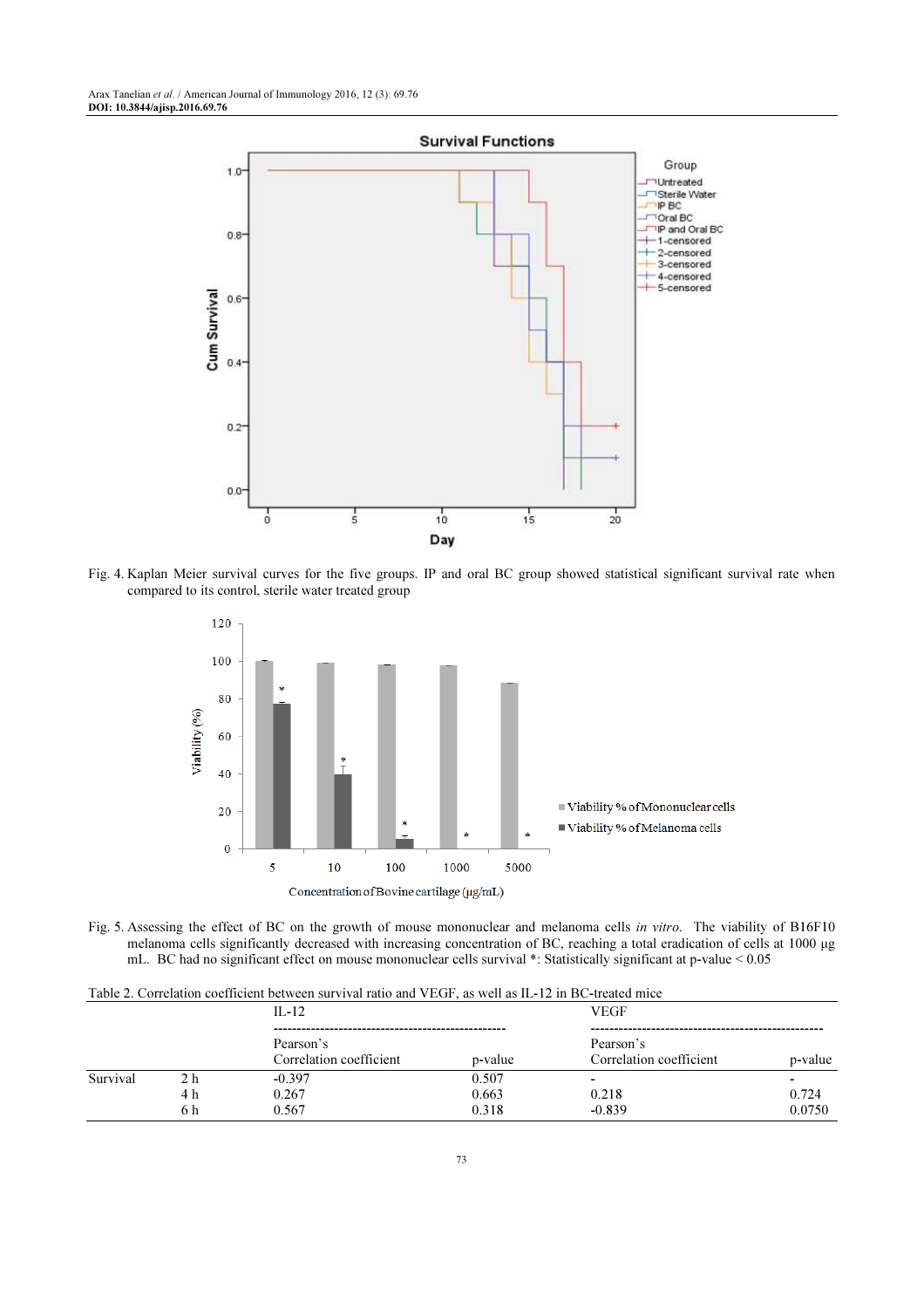Nonetheless, the remaining one mouse from IP BC group showed complete response to BC treatment (probable cure). This mouse did not show any solid tumor growth externally unlike the remaining mice challenged with B16F10 melanoma cells. Moreover, upon dissection no necrotic organs were visible. A blood smear from the dissected mouse was prepared with trypan blue, and no large cells similar to those seen in the previous cases were observed under the microscope. These observations further led to the conclusion that this mouse might have undergone probable cure.

The linear relations between mice survival and VEGF as well as IL-12 levels were examined. The relation between the survival ratio and VEGF levels approached linearity at 6 h post BC treatment (Pearson's Correlation coefficient=  $-0.839$ , p-value = 0.0750), which may indicate that VEGF levels tend to decrease in groups with better survival (Table 2).

## In Vitro Results

# Viability of B16F10 Melanoma Cells Incubated with BC

After 48 h of incubation, significant decrease in viable melanoma cell count was obtained in the wells treated with 500 µL of 5 µg mL<sup>-1</sup> (P value = 0.0003), 10 µg mL<sup>-1</sup> (P value = 0.003) and 100 µg mL<sup>-1</sup> (P value = 0.0001) of BC, when compared to the control wells. Total eradication of melanoma cells was obtained in the wells treated with 500 µL of 1000 and 5000 µg mL<sup>-1</sup> of BC (Fig. 5). The *in vitro* experiment conducted on the viability of B16F10 melanoma cells was repeated three times and consistent results were obtained.

# Viability of Mouse Mononuclear Cells Incubated with BC

When compared to the control well, the viability of mouse mononuclear cells remained relatively stable throughout the first four BC concentrations (5, 10, 100 and 1000 μg mL<sup>-1</sup>) after 48 h; however a slight insignificant decrease was seen with the highest BC concentration which is 5000 µg mL<sup>-1</sup> (88% survival rate) (Fig. 5).

# Discussion

The anti-inflammatory effect of BC and its ability to cure a patient's ulcerated breast cancer drove Prudden to assess the cartilage's effect in the clinical treatment of cancer (Prudden and Balassa, 1974; Morell and Daniel, 2014).

Although promising results were obtained, most scientists chose not to further investigate the anti-tumor activity of BC. For this purpose this study was carried out, in an attempt to determine the effect of BC on tumor

growth in vivo, on serum levels of the pro-angiogenic cytokine VEGF and the anti-tumor cytokine IL-12 in tumor-bearing mice and on the survival of mouse melanoma and mononuclear cells in vitro.

In an attempt to test whether BC acts selectively on tumor cells, B16F10 melanoma cells and mouse mononuclear cells were separately incubated with increasing concentrations of BC for 48 h. It was observed that the viability of melanoma cells decreased when treated with BC and this decrease was further enhanced with time of exposure and amount of BC added, reaching a total eradication of tumor cells at 1000  $\mu$ g mL<sup>-1</sup> of BC after 48 h. In contrast, when mouse MNCs were incubated with increasing concentrations of BC, only a minute decrease in the viability was observed at 5000 µg mL<sup>-1</sup> after 48 h; indicating that even at higher doses of BC MNCs remained viable. These results were consistent with (Durie et al., 1985) who demonstrated the anti-proliferative activity of BC against several tumor cell lines using the same BC concentrations. Additionally, the obtained result might further emphasize the function of BC as a strong biological modifier because it appeared that this toxicity was selective to tumor cells. Moreover, to further test this hypothesis of selective toxicity of BC, its activity in vivo was tested. Results showed that after receiving IP BC injections for 10 days consecutively, mice didn't show any weight, skin or hair loss for 3 months of observation; all of which are markers of toxicity. Hence, the observed results in-vitro and in-vivo, concurred with the hypothesis showing that BC has a selective toxicity against tumor cells and were also consistent with Prudden's result, who reported that BC presents no record of toxicity in animals and humans (Prudden, 1985).

When the anti-angiogenic activity of BC was evaluated in vivo, significant decrease in VEGF levels was seen in IP BC and oral BC groups and in the IP and oral BC group, however the significant decrease was delayed in the latter. The outcome of this experiment indicates that independent of the route of administration, BC causes a decrease in VEGF levels which is consistent with 2 previous studies; (Folkman et al., 1971) who demonstrated that an inhibitor secreted from BC was able to directly inhibit tumor capillary proliferation and (Langer et al., 1976) who purified a fraction from BC with a molecular weight of 16,000, demonstrated that it possesses the ability to inhibit cancer induced neovascularization. It is worth to note that, the reason behind the delayed but significant decrease of VEGF levels in IP and oral BC group might be due to the decreased BC administration dose divided between oral and IP.

The stimulatory effect of BC on Antigen Processing/Presenting cells was determined by quantifying the serum levels of Interleukin-12 (IL-12).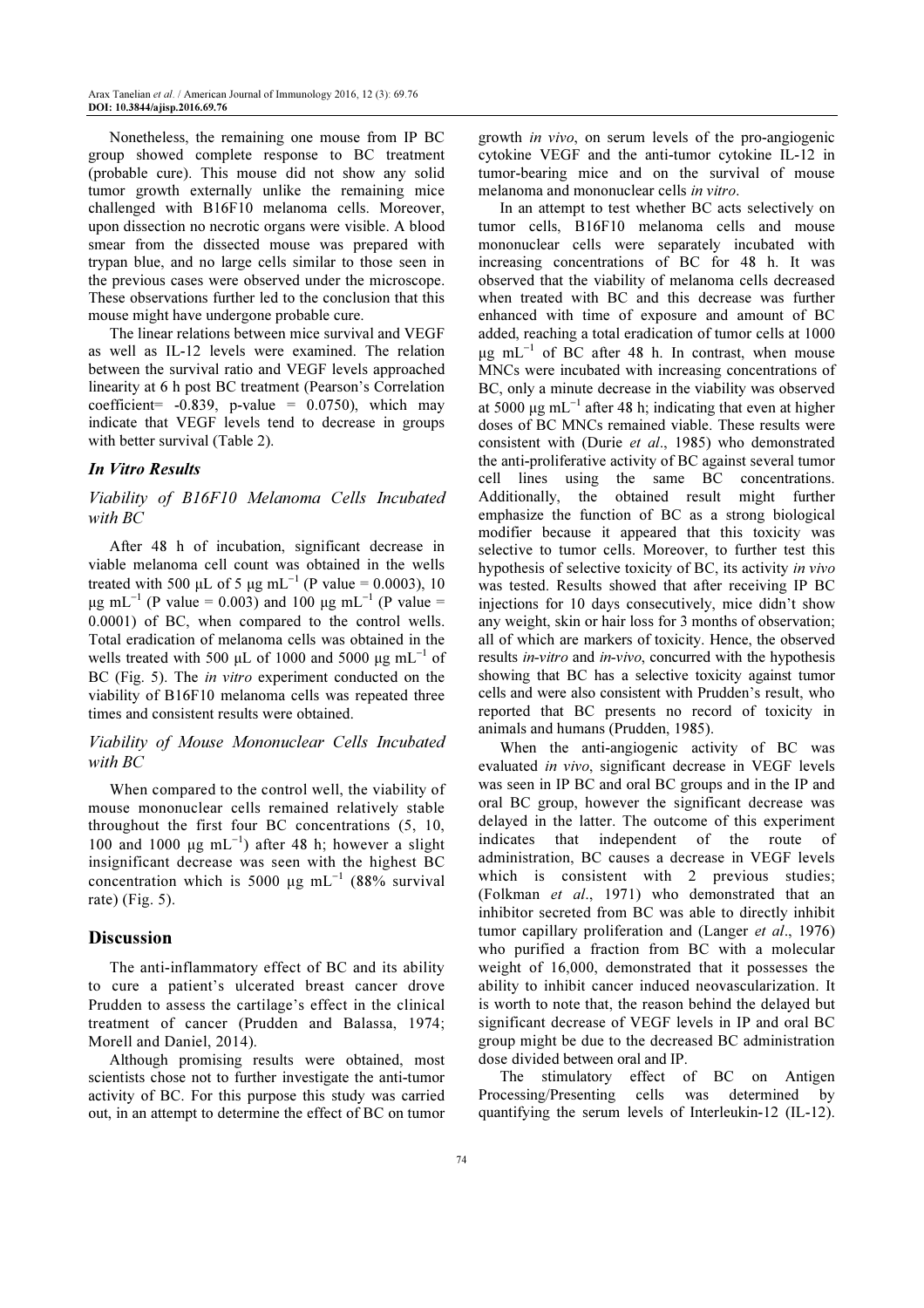IL-12 possesses strong anti-tumor and anti-metastatic properties and it is mainly secreted by the Antigen Presenting Cells (APC) including macrophages (Zeh III et al., 1993; Valerie et al., 1993; Gately et al., 1994). The ability of BC to activate macrophages was reported (Prudden, 1985; Durie et al., 1985; Rosen et al., 1998; Morell and Daniel, 2014). In this context, our results indicated activation of macrophages indirectly through the significantly increased levels of IL-12 seen at 4 h post-BC treatment in IP BC and oral BC groups and at 6 h post-BC treatment in IP and oral BC group. The delayed increase of IL-12 levels seen in the sera of the treated groups might be explained by the fact that BC needed more time to exert its stimulatory effect on the immune system. Moreover the decreased IL-12 levels seen in the sera of IP BC and oral BC groups at 6 h post treatment might be due to what is known as the oscillating effect of a biological response after administration of the drug. The oscillating effect is when a cycle of decrease and increase in physiological responses are seen to a given drug or substance after administration. The response doesn't remain low or high it represents as a transient cycle (Rando et al., 2010).

As for the survival results, IP BC group and oral BC group did not show significant survival results when compared to their respective controls (10% survival) as opposed to the IP and oral BC group which showed significant survival rate (20%) compared to its control group. These results were consistent with the report of (Romano et al., 1985) who stated that the probable cause of the decreased cure rate obtained with his patients might be due to the utilization of the subcutaneous route only, while Prudden advised using both subcutaneous and oral administrative routes to maximize bovine cartilage's effect (Prudden, 1985). According to (Prudden, 1985), the maintenance dosage is given orally; however, every treatment should start with injections which are regarded as a "loading phase". The loading phase is considered complete when a total of 2000 mL of cartilage is injected into the patient. This might also explain why mice in IP BC group and oral BC group which showed significant decrease in serum levels of VEGF did not show significant survival rates.

The mouse from IP BC group which might have shown probable cure even after discontinuing the treatment is similar to one of Prudden's patients who was completely cured (Prudden, 1985). Additionally, the case of this mouse resembles the situation where some cancer patients respond to cancer therapy whereas others don't. The underlying cause of this incident might be multifactorial including the composition of the normal microbial flora and the important role played by some specific microorganisms present in it. These microorganisms might inhibit tumor development through immune system activation and help promote

complete response to cancer therapies (Poutahidis et al., 2014; Sivan et al., 2015).

# Conclusion

It appears that BC possesses selective anti-tumor activity. This activity seems to give better results when both routes of administration of BC are utilized as suggested by Prudden. Moreover, improved results could be achieved by increasing the population number, broadening the number of cytokines quantified and using more accurate oral administration methods.

# Acknowledgement

This study was partially funded by a Lebanese National Council for Scientific Research grant awarded to Dr. Alexander M. Abdelnoor

# Authors' Contributions

Arax Tanelian and Dalal F. Jaber: Contributed to the conception and design of this study, acquisition of laboratory data, data analysis and/or interpretation, drafting and/or critical revision of the manuscript and approved this final version.

Nayla S. Al Akl: Participated in the data analysis and/or interpretation, drafting and/or critical revision of the manuscript and approved this final version.

Alexander M. Abdelnoor: Contributed to the conception and design of this study, drafting and/or critical revision of the manuscript and approved this final version.

# Conflict of Interest

The authors declare that they have no conflict of **interests** 

# References

- Durie, B.G., B. Soehnlen and J.F. Prudden, 1985. Antitumor activity of bovine cartilage extract (Catrix-S) in the human tumor stem cell assay. J. Biol. Response Mod., 4: 590-595. PMID: 4087032
- Folkman, J., E. Merler, C. Abernathy and G. Williams, 1971. Isolation of a tumor factor responsible for angiogenesis. J. Experim. Med., 133: 275-288. PMID: 4332371
- Gately, M.K., R.R. Warrier, S. Honasoge, D.M. Carvajal and D.A. Faherty et al., 1994. Administration of recombinant IL-12 to normal mice enhances cytolytic lymphocyte activity and induces production of IFN-gamma in vivo. Int. Immunol., 6: 157-167. PMID: 7908534
- Houck, J.C., R.A. Jacob, L. Deangelo and K. Vickers, 1961. The inhibition of inflammation and the acceleration of tissue repair by cartilage powder. Biochem. Res. Laboratory, 51: 632-638. PMID: 14449250